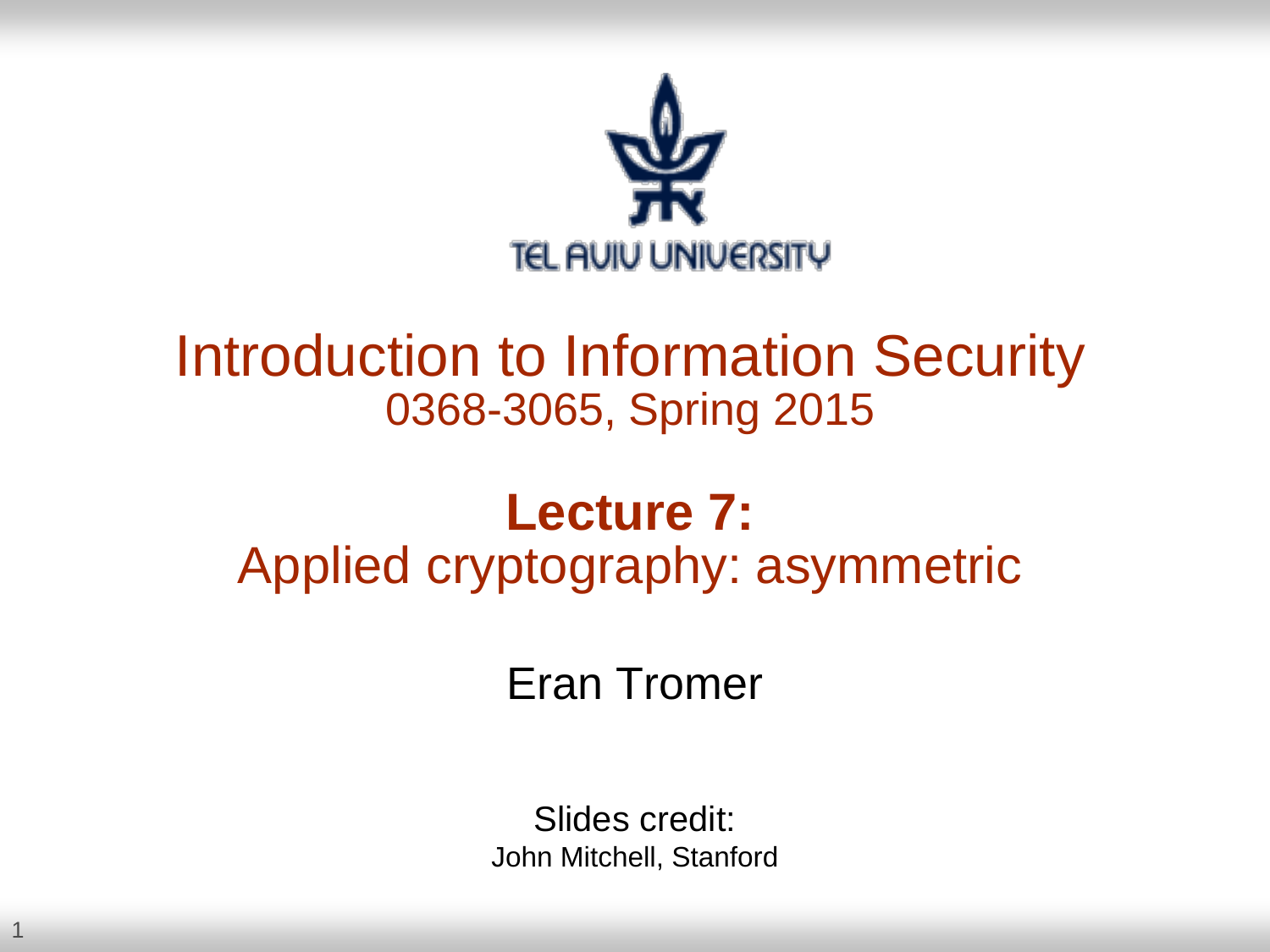### Public-Key Encryption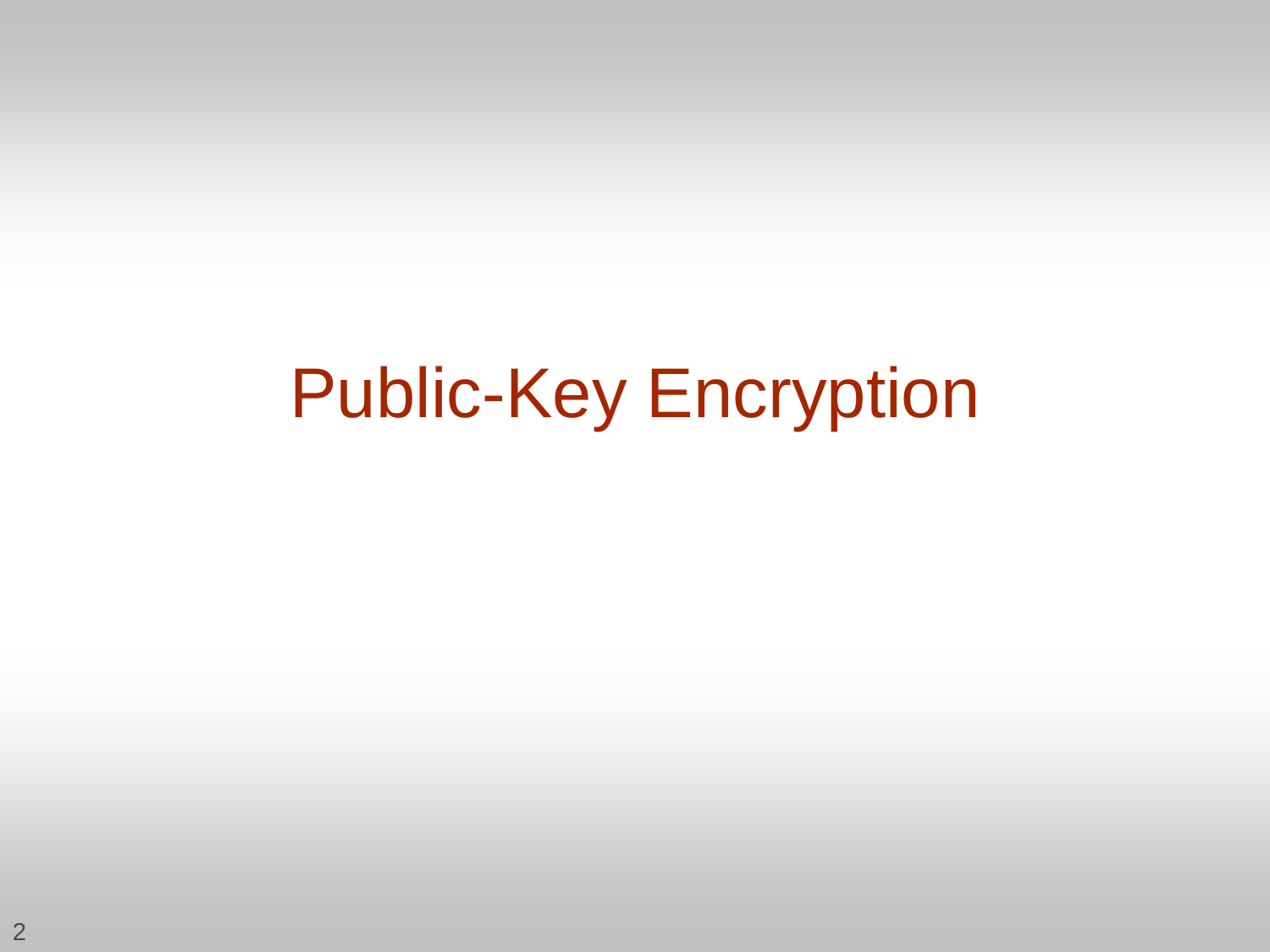#### Public-key encryption

- Alice generates a public encryption key *pk* and secret decryption key *sk:*  $(sk, pk) \leftarrow G$
- Anyone can send encrypted message  $c \leftarrow E(pk, m)$
- Only Alice can decrypt  $m \leftarrow D(\text{sk}, c)$

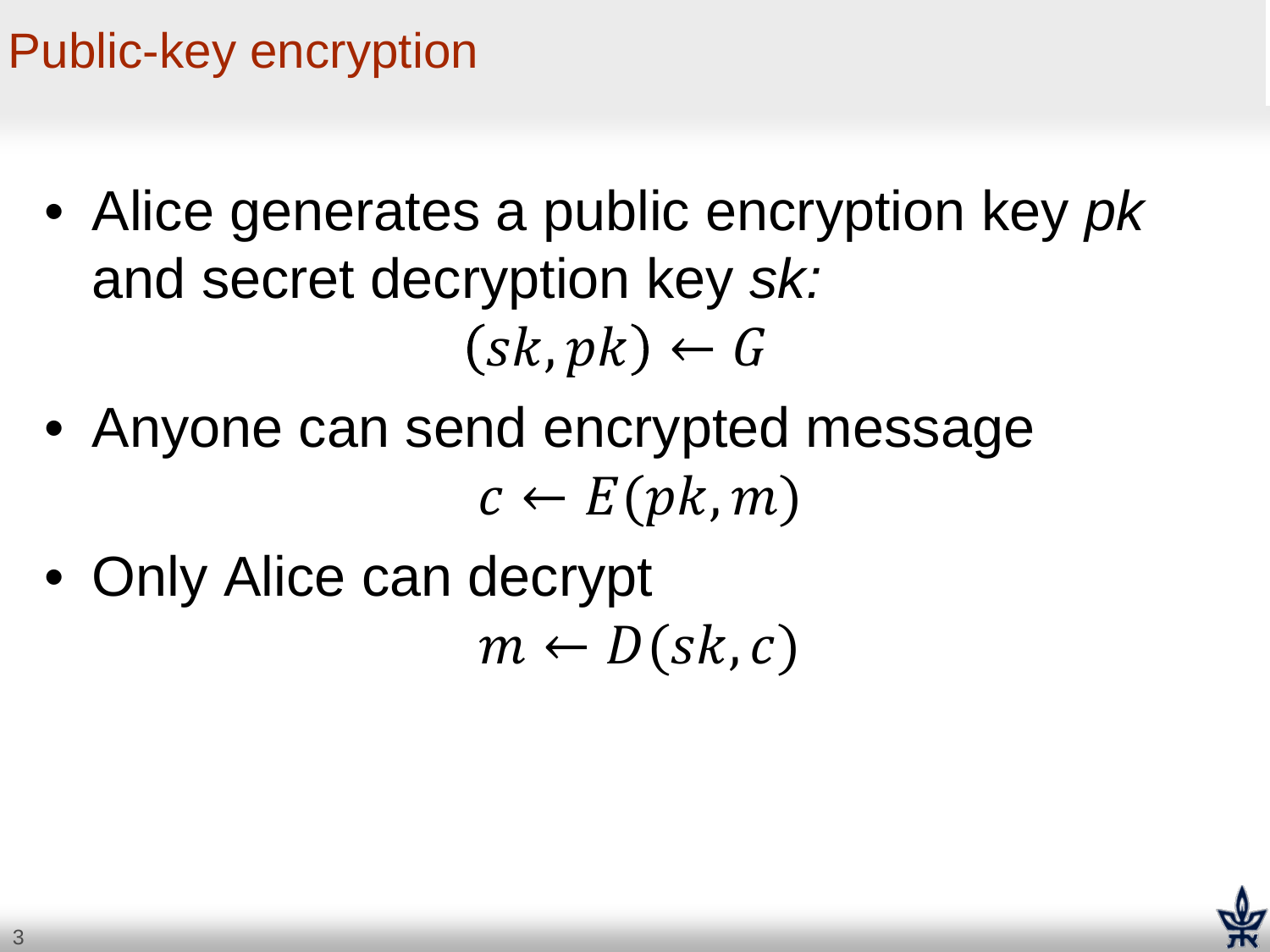# Example: RSA

Large-integer modular arithmetic

**Key generation** 

A random  $s$ -bits integer is prime with probability  $\sim 1/s$ , and primality can be checked efficiently.

- Generate large primes  $\overline{p}$ ,  $q$  (e.g., 2048-bit each). Let  $n = pq$ .
- Generate numbers e, d fulfilling  $\forall x: x^{ed} \equiv x \mod n$ (typically,  $e = 65537$ )
- **Encryption:**

Public key:  $pk = (n, e)$  Encrypt(pk, m) =  $m^e$  mod n

Decryption:

Secret key:  $sk = (n, d)$  Decrypt(sk, c) =  $c^d$  mod n

- Main properties
	- This appears to be a "trapdoor permutation"
	- Infeasible to compute  $d$  from  $n, e$ (*Apparently*, need to factor  $n = pq$ .)

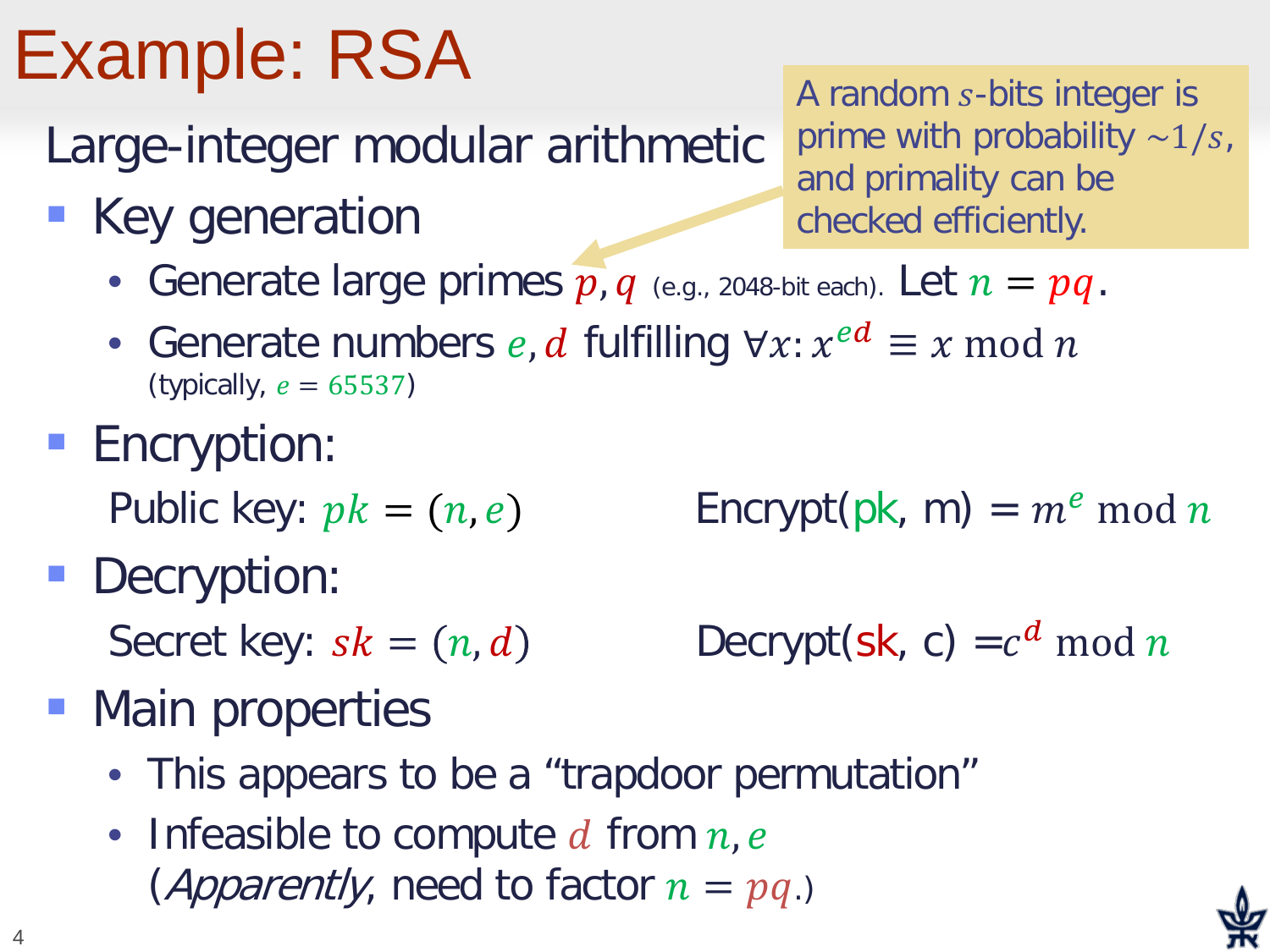## Why RSA works

Let p, q be two distinct primes and let  $n = pq$ 

- Encryption, decryption based on group  $Z_n^*$
- For  $n = pq$ , group order is  $\phi(n) = (p-1) \cdot (q-1)$ Keys contain *e*, *d* with  $ed \equiv 1 \text{ mod } \phi(n)$
- Encrypt $(m) = m^e \mod n$
- Decrypt $(c) = c^d \mod n$
- Since  $ed \equiv 1 \mod \phi(n)$ , we have  $(m^e)^d = m^{ed} \equiv m \bmod n$ 
	- By Eurler's theorem, generalizing Fermat's little theorem
	- $\bullet$  (if gcd(m,n) != 1, then by "Chinese remainder theorem")

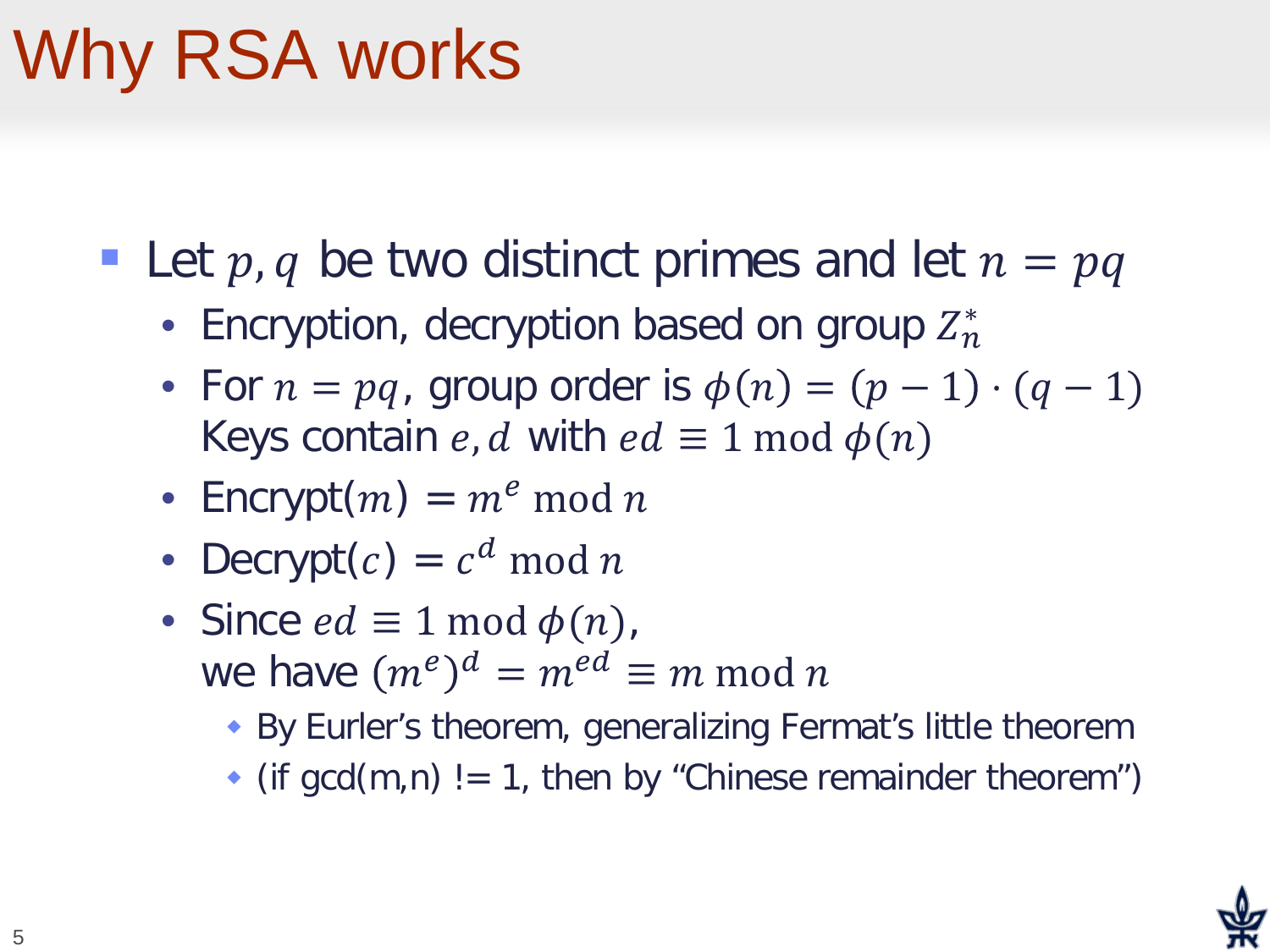### Textbook RSA is insecure

- What if message is from a small set (yes/no)?
	- Can build table
	- (Deterministic)
- What if there's some protocol in which I can learn other message decryptions? (Chosen ciphertext attack)
- What if I want to outbid you in secret auction?
	- I take your encrypted bid c and submit c (101/100)e mod n
	- (Malleability)

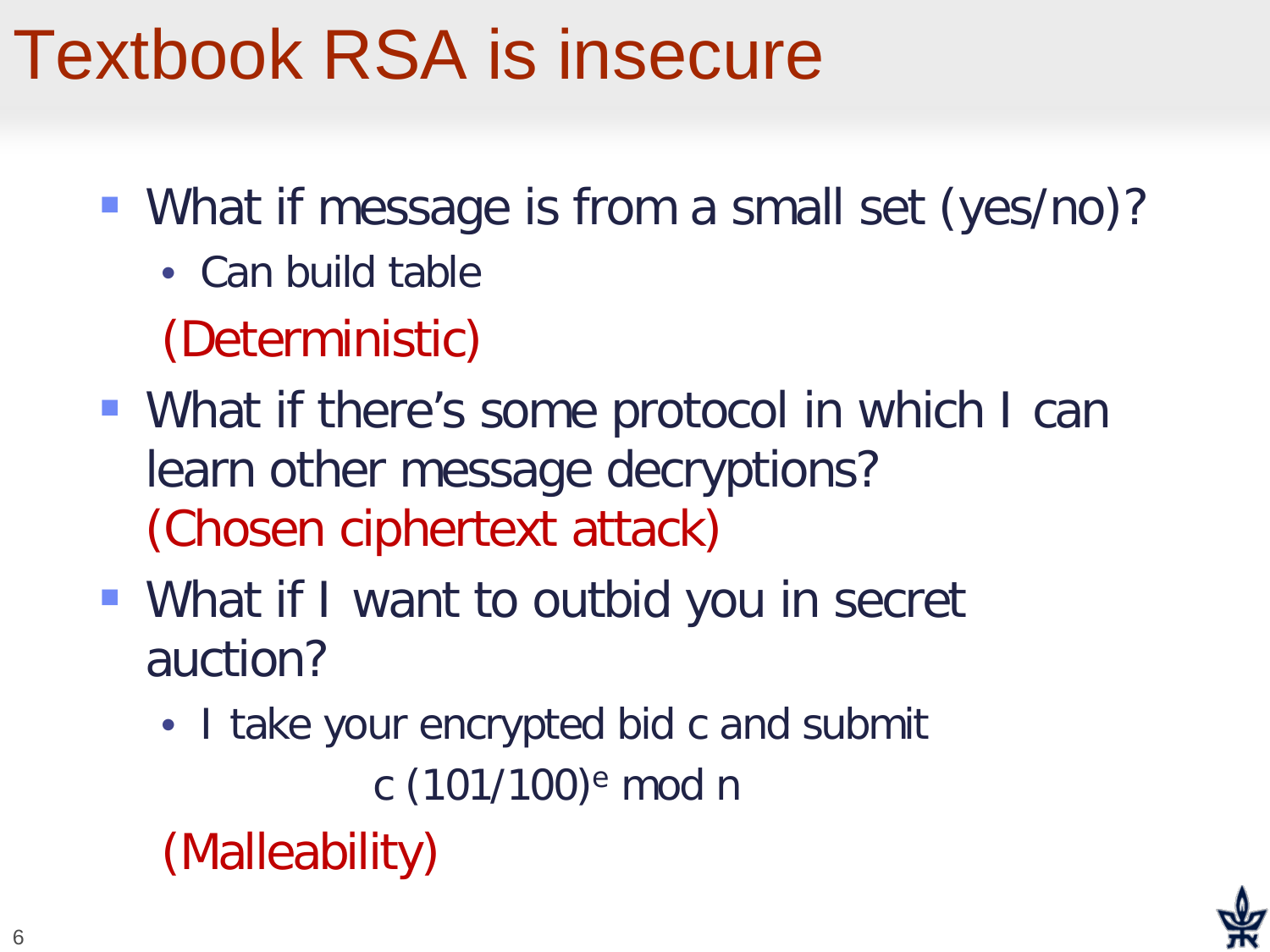#### RSA Padding: OAEP

7

[Bellare Rogaway '94] [Shoup '01] [PKCS#1 v2] [RFC 2437]

#### Preprocess message for RSA



■ H and G are cryptographic hash functions (e.g., SHA-1) If RSA is *trapdoor permutation*, then this is chosen-ciphertext secure (if H,G "behave like random oracles")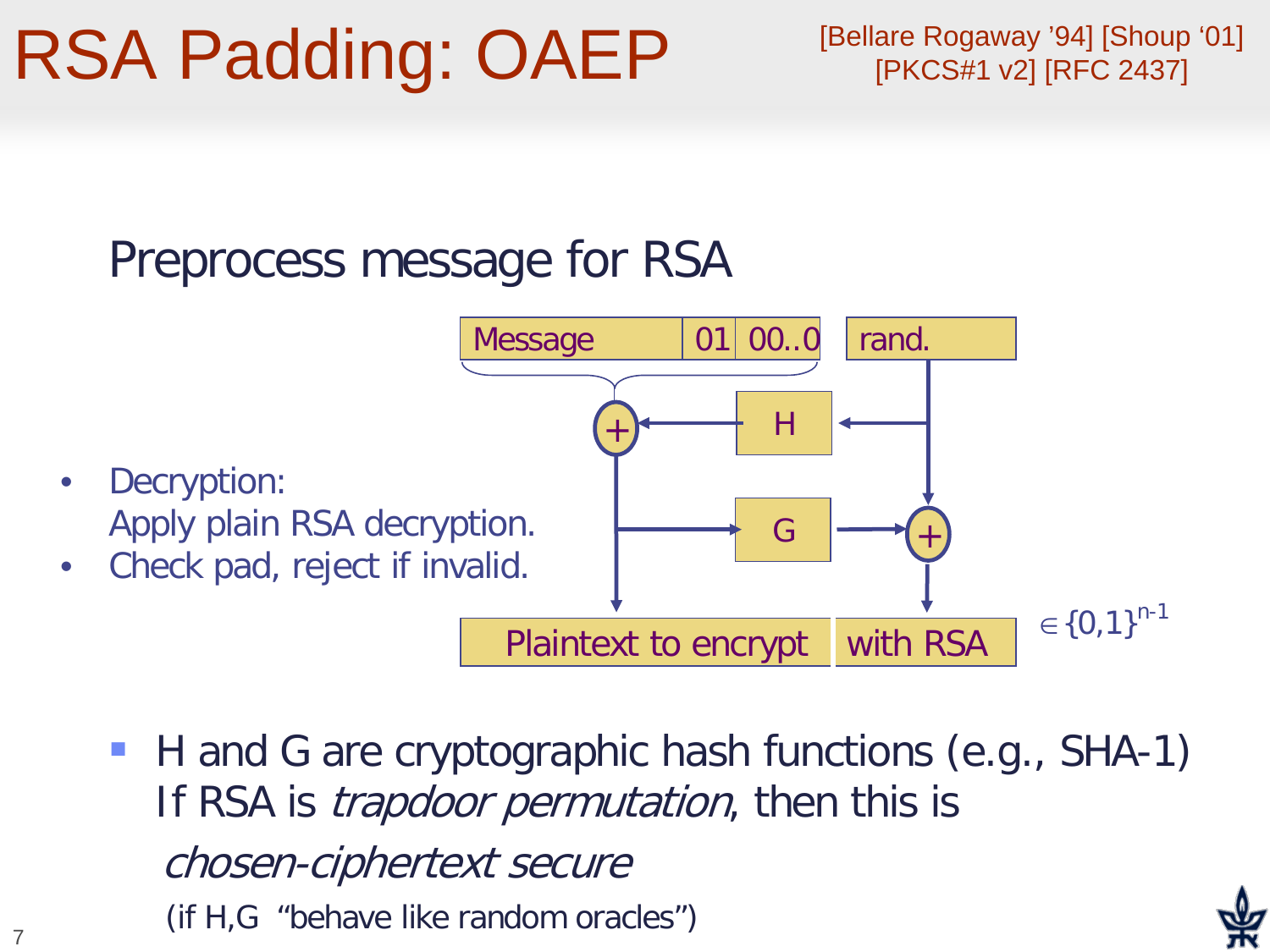# Security of (properly-padded) RSA

- If factoring is easy, RSA is broken.
	- Converse conjectured but unproven.
- Best factoring algorithm: Number Field Sieve (subexponential complexity)
- Key size:
	- Record: 768 bits, in 2009, using ∼ 2000 core-years.
	- Popular until recently: 1024-bit. Estimated to be breakable by a large botnet or special-purpose hardware (<1M\$ marginal cost).
	- NIST recommendation:
		- ◆ 3072 bits (equivalent to 128 bit symmetric).
		- 2048 bits (equiv. to 112 bit symmetric) "acceptable until 2030".
- Quantum computers can factor in polynomial time (Shor's algorithm).
	- Appears possible in theory, but many believe it will take decades to solve the ngineering/technological challenges.
	- Record: factoring 15 and 21.

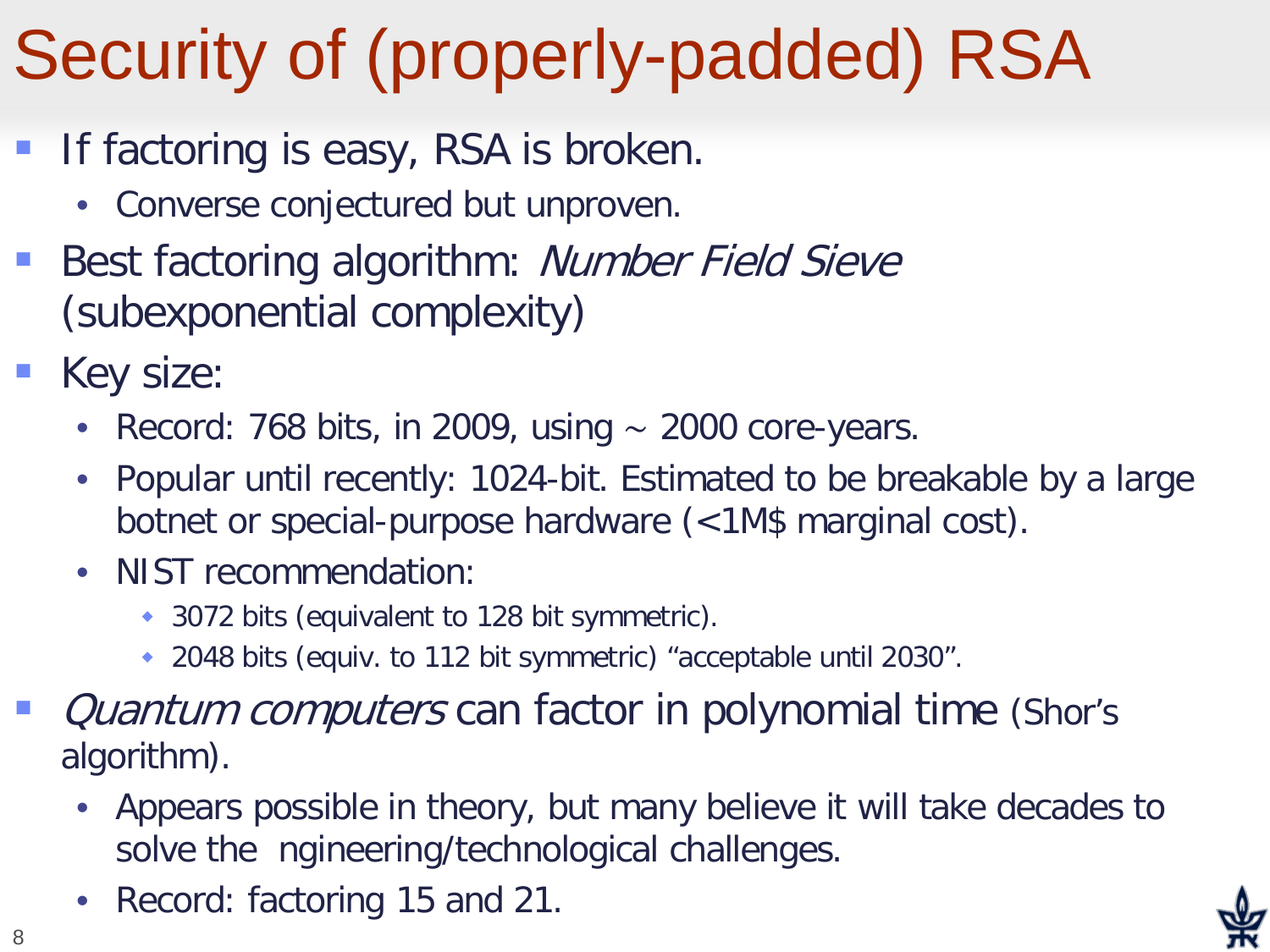### RSA discussion

- Encrypting long messages using hybrid encryption:
	- Alice generates key  $k$  for symmetric encryption
	- Alice sends  $k$  to Bob, encrypted under asymmetric encryption
	- Alice sends "payload" message  $m$  to Bob, symmetrically encrypted under k
- Faulty RSA key generation
	- Bad randomness source during key generation can cause common factor  $p$  or  $q$ .
	- Given two keys with common factor, can break both using GCD
	- Empirically: 0.2% of the RSA keys on the Internet can be broken this way (due to embedded devices with insufficient randomness, or VMs restored into the same state)

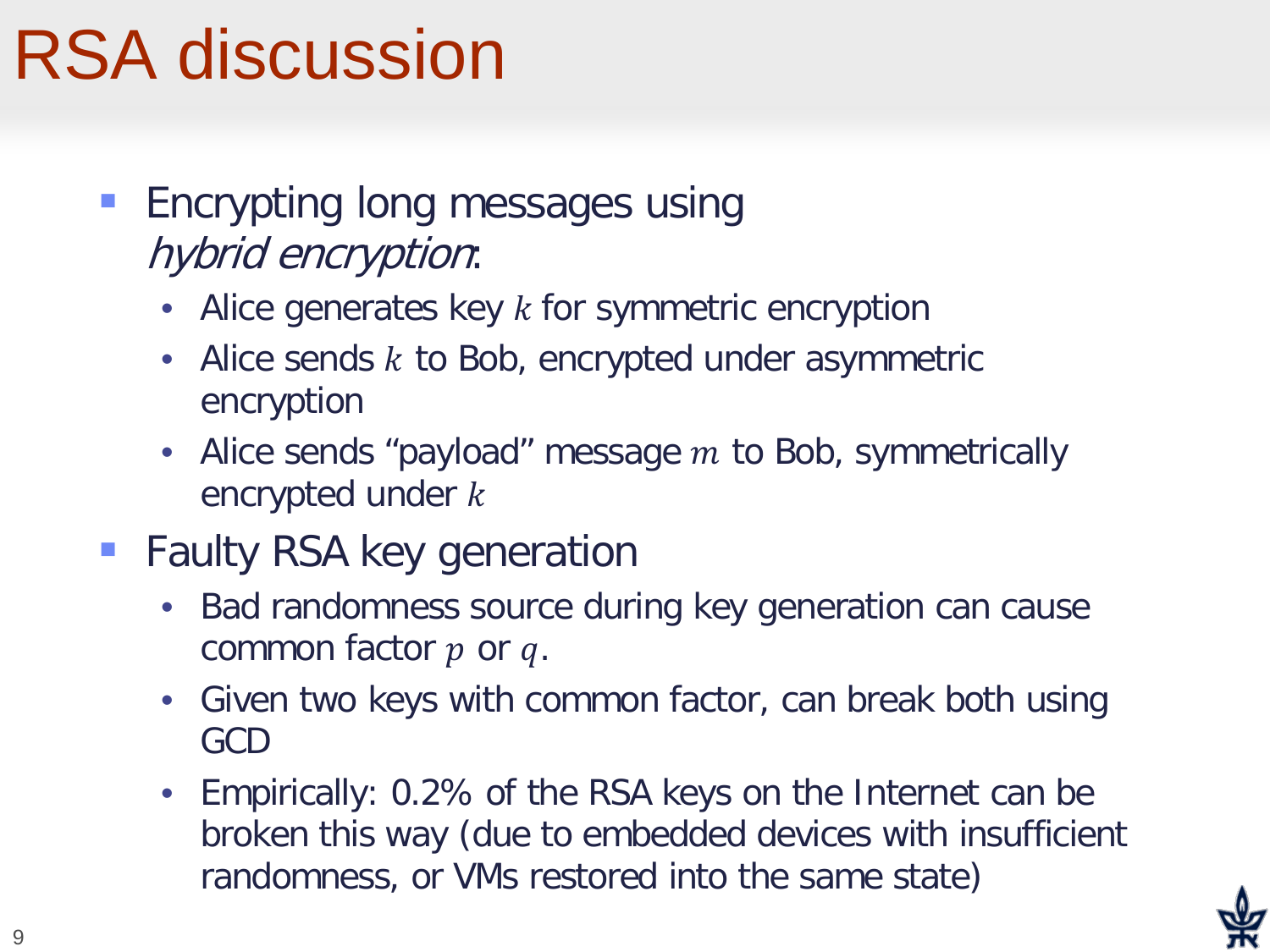### Other public-key encryption schemes

- Rabin (similar to RSA, with  $e=2$ )
	- Equivalent to factoring
	- But problem decrypting:  $m^2 = (-m)^2$
- ElGamal
	- based on hardness of *discrete logarithm:* find x such that  $g^x \equiv h \mod p$
- Schemes based on *elliptic curves* 
	- Popular in modern systems due to faster operations and smaller key size
- **Lattice-based schemes (not yet popular, but advantages in** efficiency and perhaps resists quantum computing)
- Some schemes are *homomorphic* operations, allowing computation on ciphertexts.
- Example: RSA for multiplication:  $(m_1)^e(m_2)^e = (m_1 m_2)^e$
- 10 New: Fully Homomorphic Encryption, envisioned to be useful, e.g., for computing on the "cloud" while preserving confidentiality. Currently inefficient. [whiteboard discussion]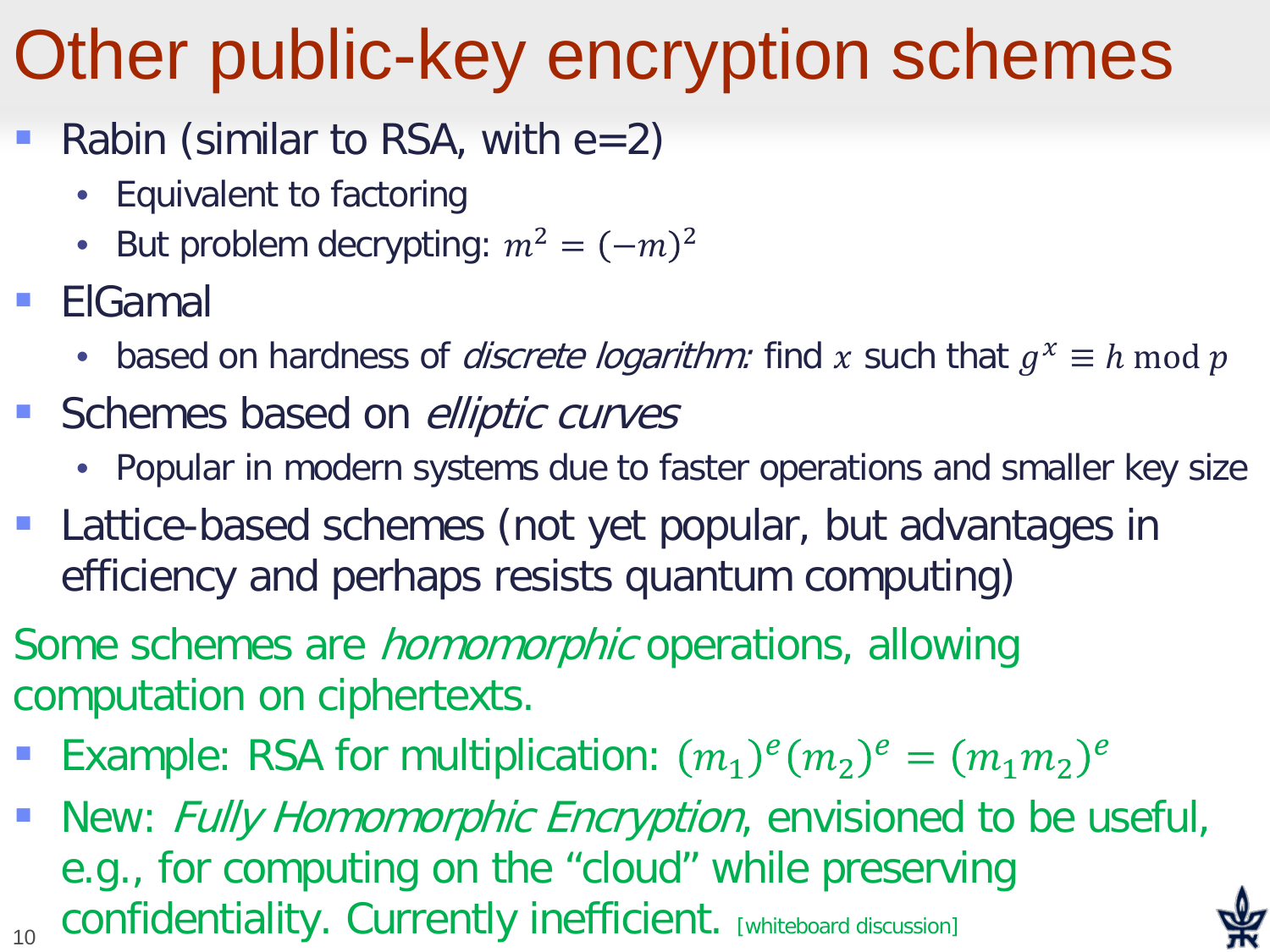### Digital Signatures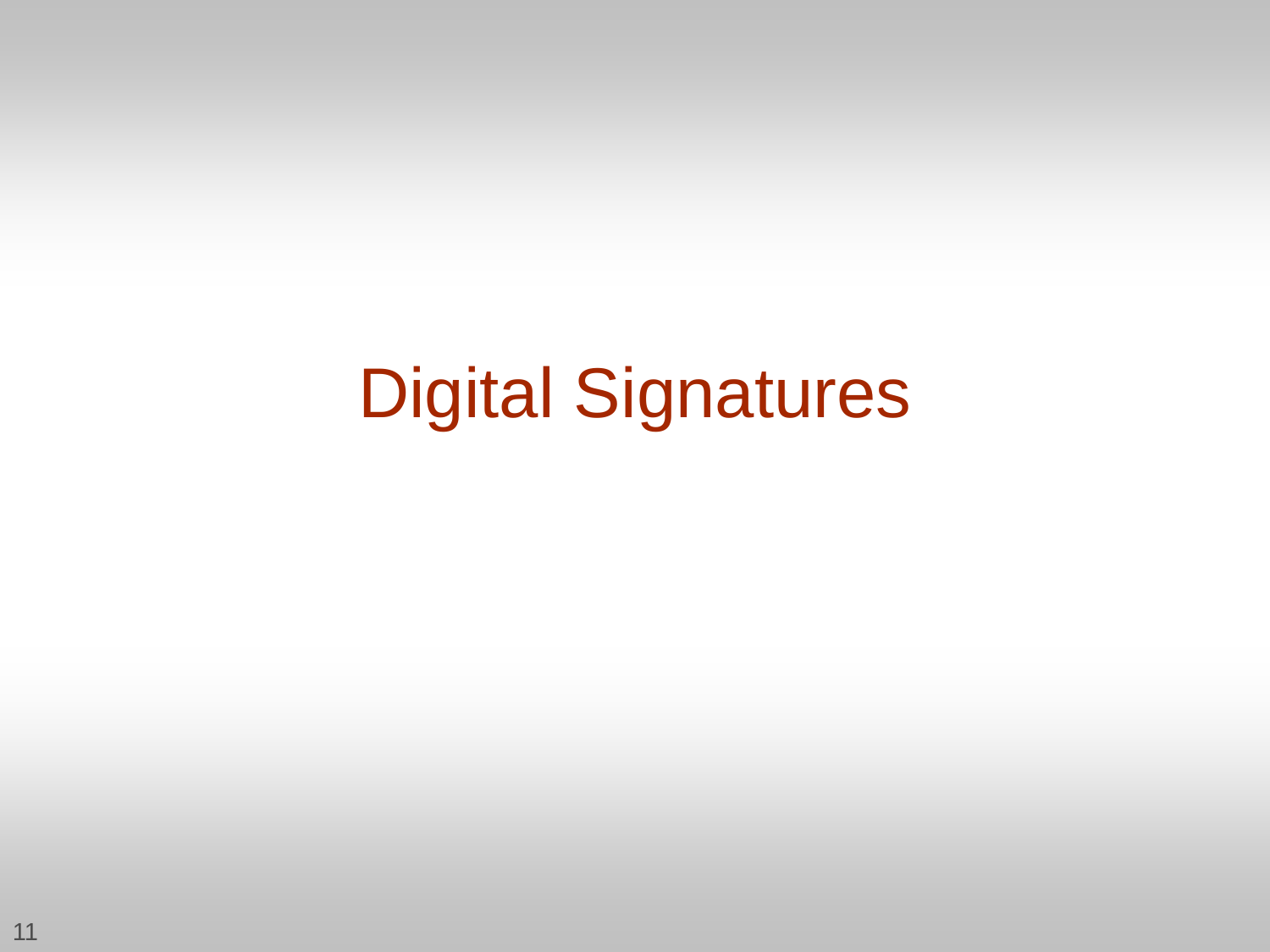## Digital Signatures

- **Alice publishes key for verifying signatures**
- Anyone can check a message signed by Alice
- Only Alice can send signed messages

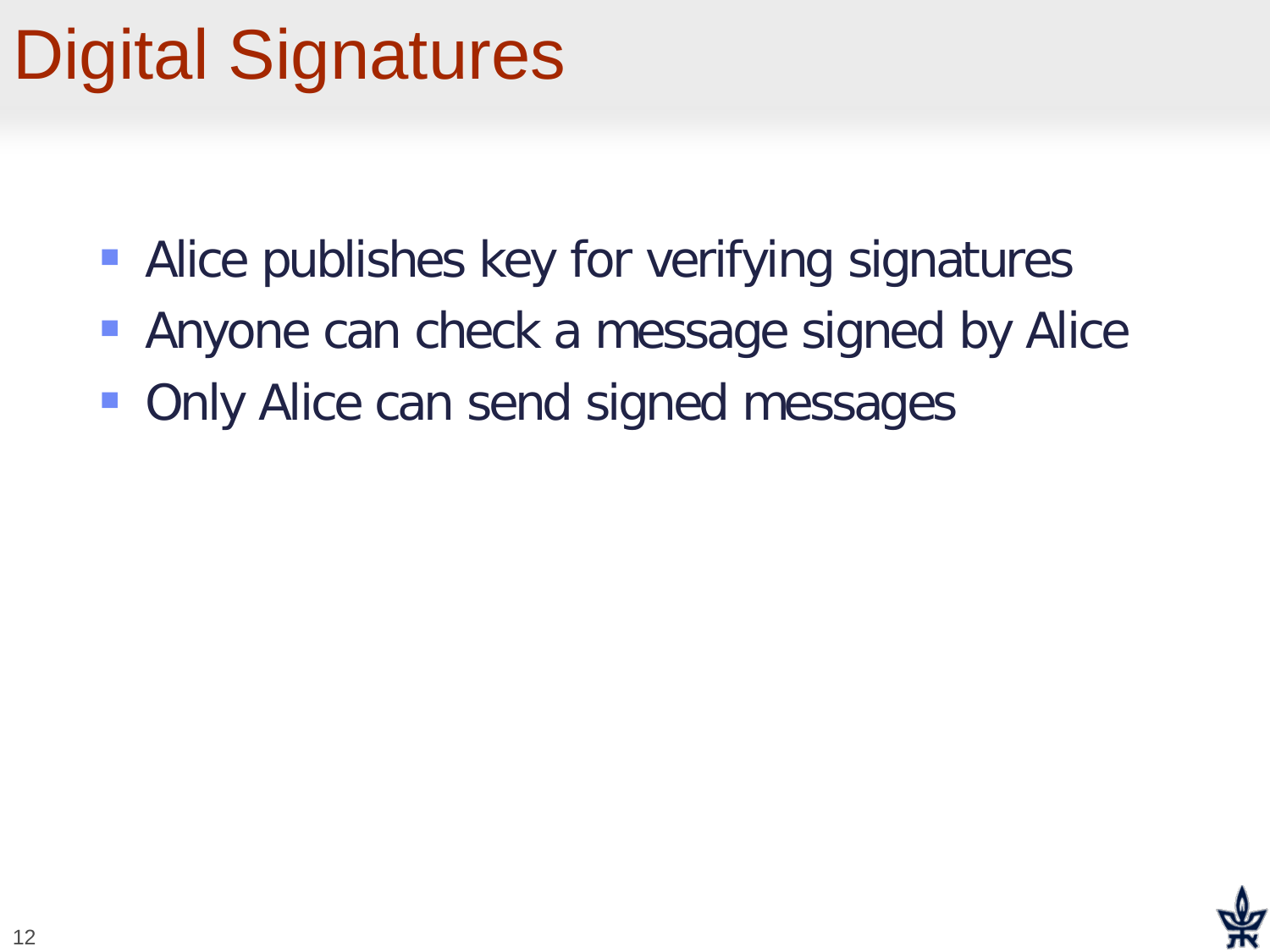## Properties of signatures

(for case of deterministic signatures)

- **Functions to sign and verify** 
	- Sign( $sk, m$ )  $\rightarrow \sigma$  (signature)
	-

• Verify $(vk, m, \sigma) = \int r \nu e$  if  $\sigma =$  Sign (sk, m false otherwise

- **Resists forgery** 
	- Cannot compute  $Sign(sk, m)$  from m and  $vk$
	- Resists existential forgery: given  $vk$  and prior signed messages, cannot produce valid signature for any new message

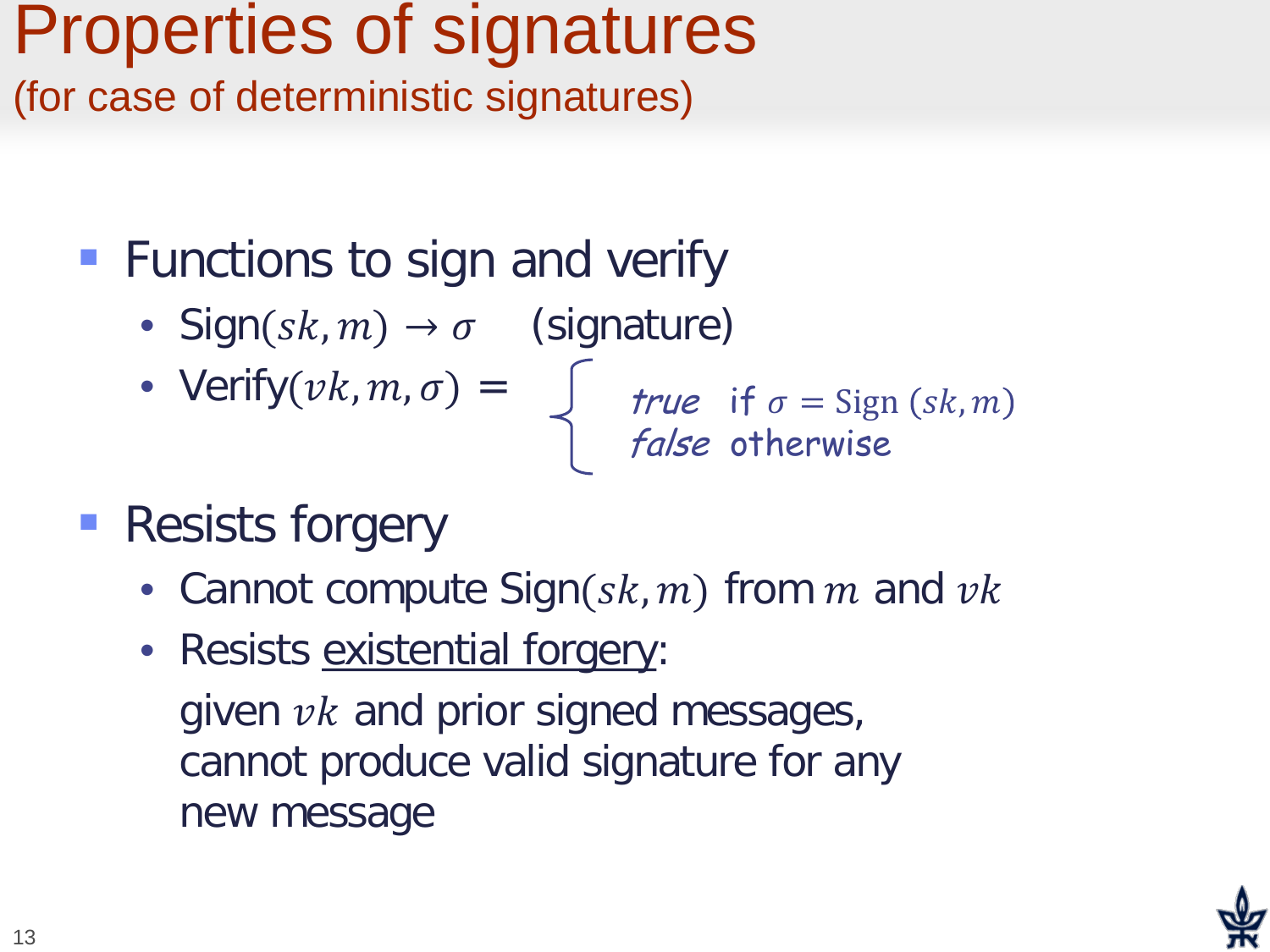## RSA Signature Scheme

- **Publish decryption instead of encryption key** 
	- Alice publishes decryption key
	- Anyone can decrypt a message encrypted by Alice
	- Only Alice can send encrypt messages
- **In more detail,** 
	- Alice generates primes  $p$ , q and key pair  $\langle e, d \rangle$
	- Sign(sk, m):  $m<sup>d</sup>$
	- Verify $(vk, m, \sigma) : \sigma^e \equiv ?m \mod n$
	- Since ed  $\equiv$  1 mod  $\phi(n)$ , have  $x^{de} \equiv x \mod n$

Hybrid signature: sign hash of message instead of full plaintext

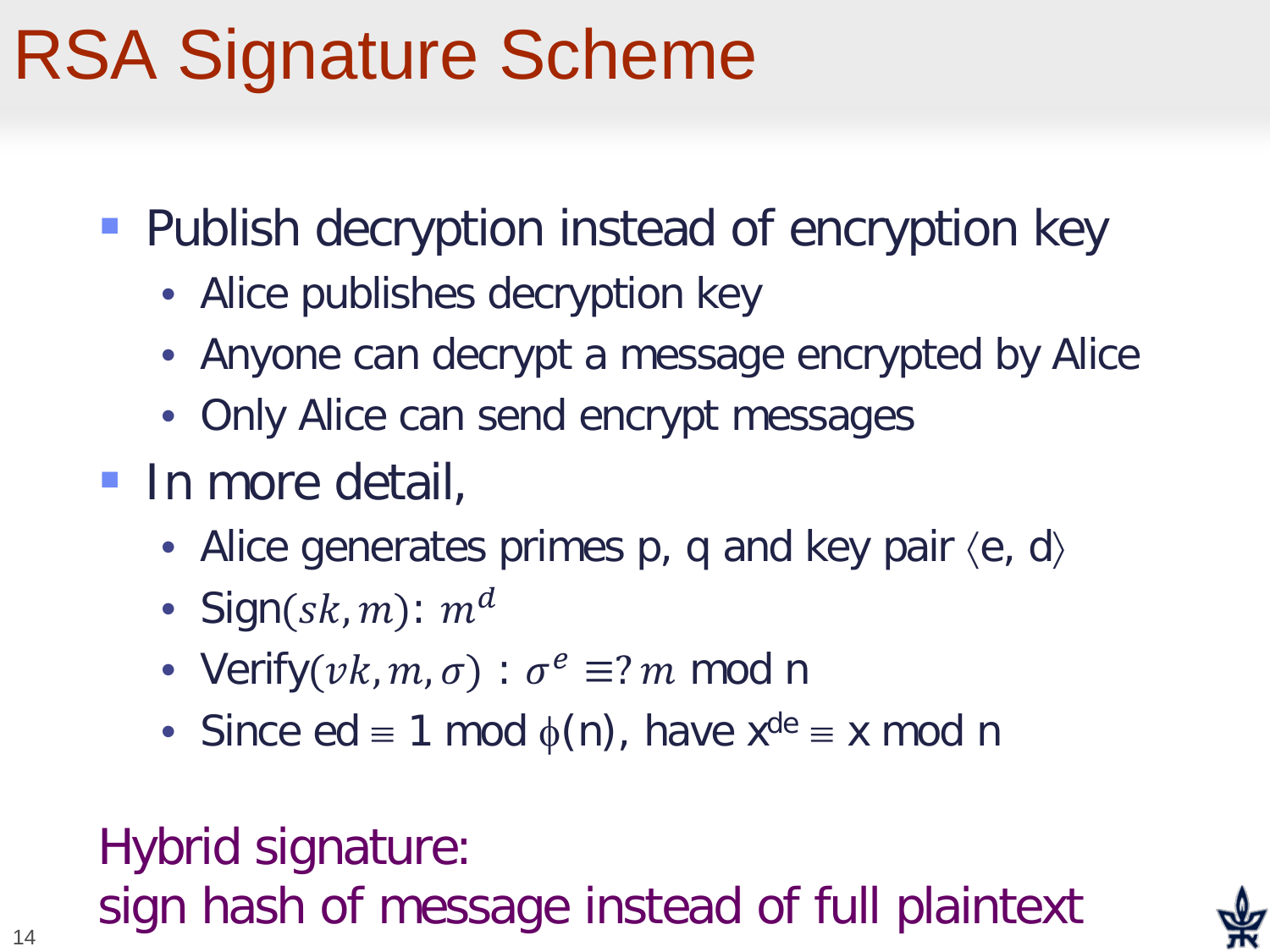## Other digital signature schemes

- DSA (Digital Signature Algorithm)
	- Relies on hardness of discrete logarithms
- Schemes based on *elliptic curves* 
	- Popular in modern systems due to faster operations and smaller key size
- **Signatures based just on hash functions (Lamport),** with stateful signing algorithm and limited #messages.
- **Lattice-based schemes**

Generalization:

succinct noninteractive proofs of knowledge (SNARK) allowing verifying the correctness not just of *data*, but also of *computation*. [whiteboard discussion]

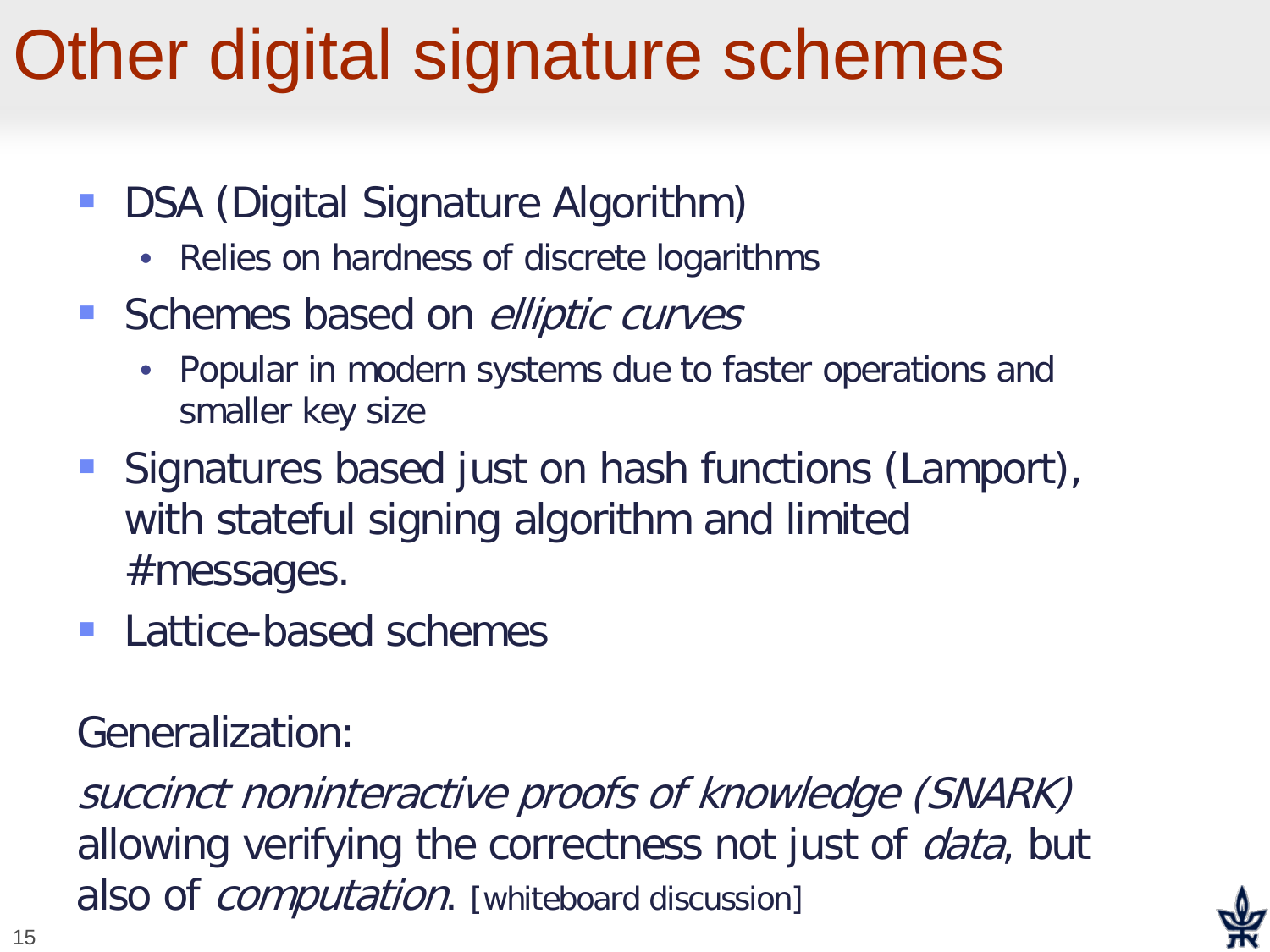#### Public-key infrastructure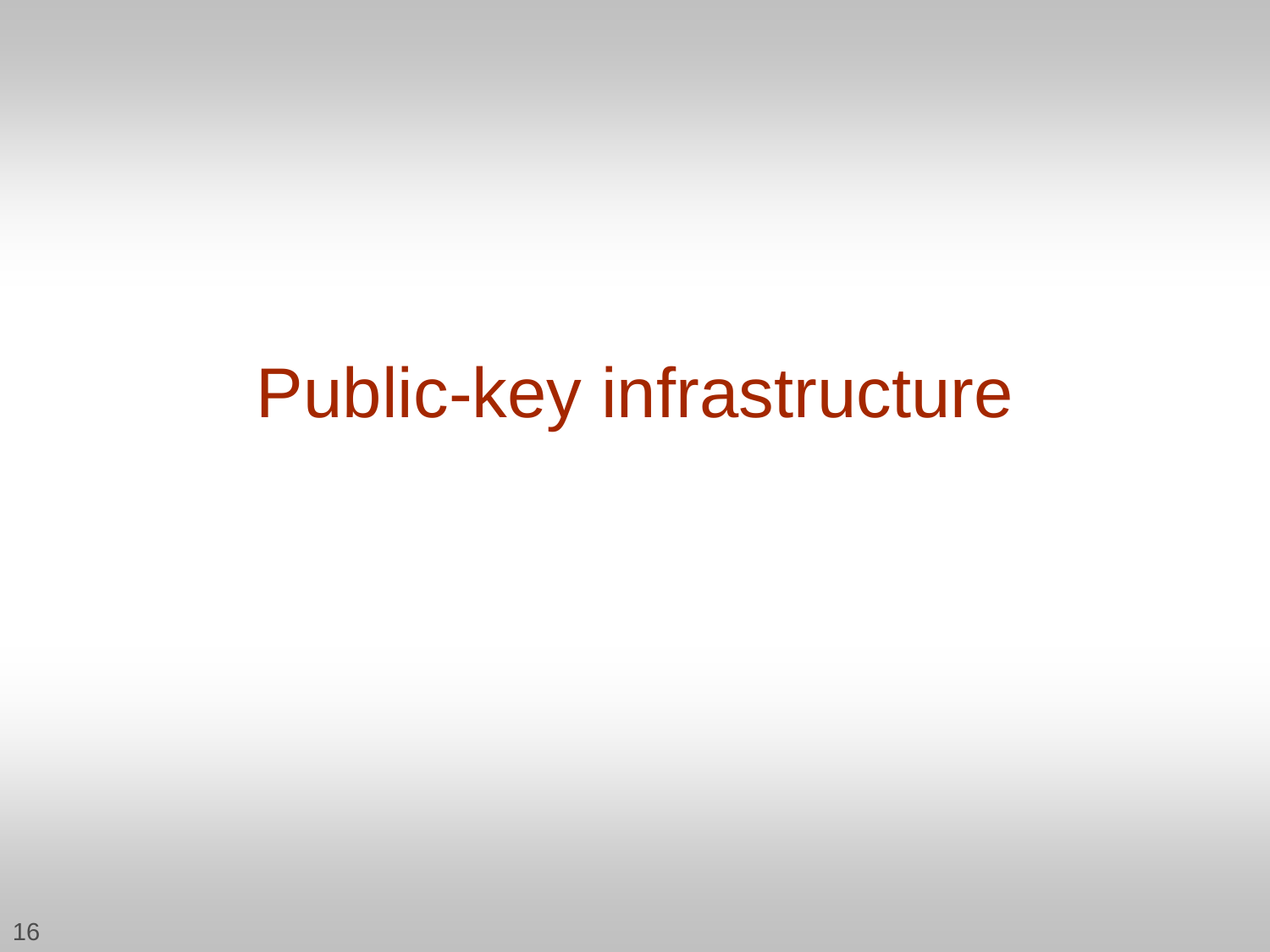## Public-Key Infrastructure (PKI)

- Anyone can send Bob a secret message
	- Provided they know Bob's public key
- How do we know a key belongs to Bob?
	- If imposter substitutes another key, can read Bob's mail
- One solution: PKI
	- Trusted root authority (VeriSign, IBM, United Nations)
		- Everyone must know the verification key of root authority
		- Check your browser; there are hundreds!
	- Root authority can sign certificates
	- Certificates identify others, by linking their ID (e.g., domain name or legal name) to a verification key they own
	- Certifiicates can also delegate trust to other certificate authorities
		- Leads to certificate chains
	- Most common standard "X.509"

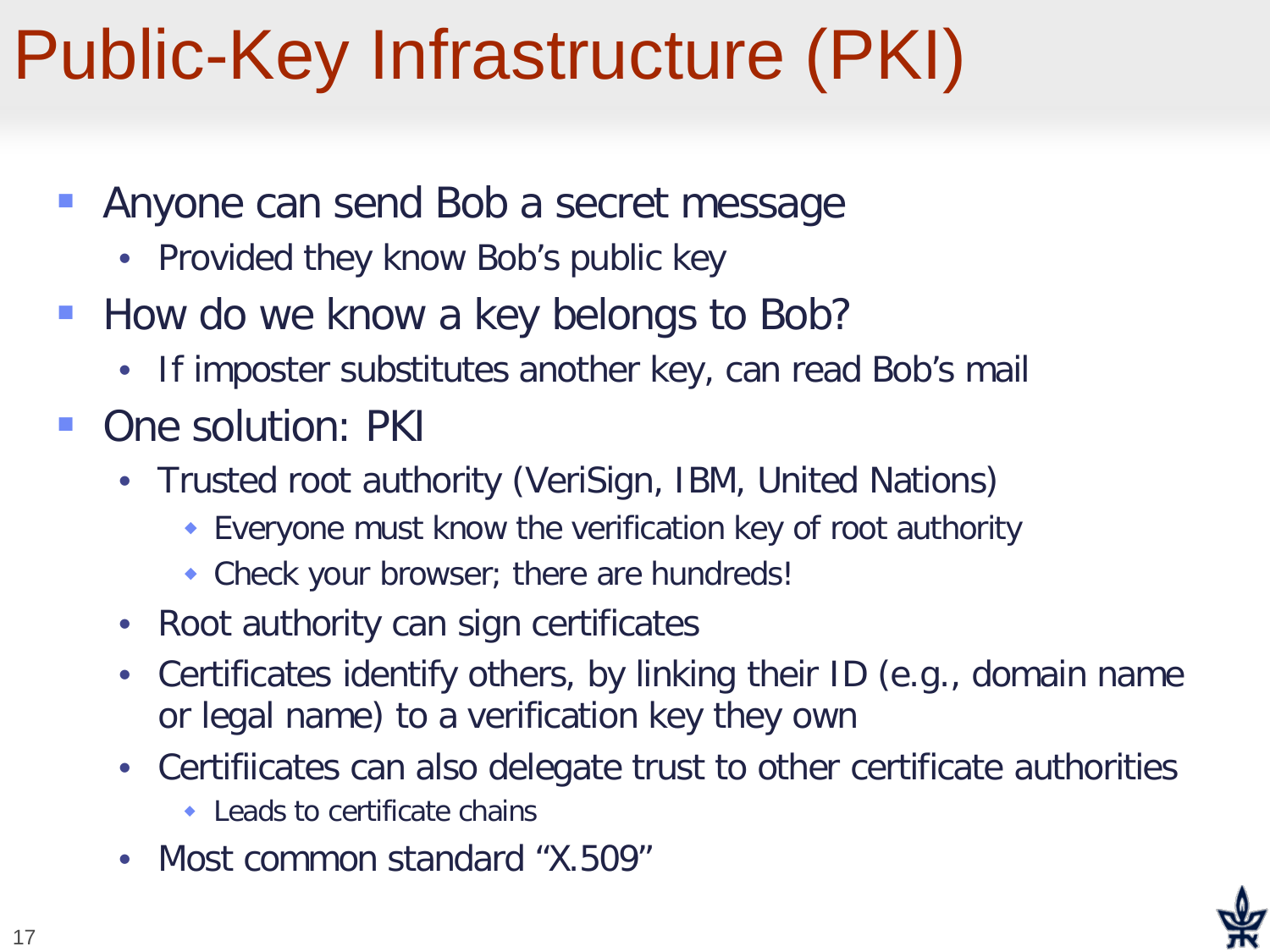#### Public-Key Infrastructure

Known public signature verification key  $vk<sub>C</sub>$  of certificate authority



Server certificate can be verified by any client that has CA key  $vk<sub>C</sub>$ . Certificate authority is "off line".

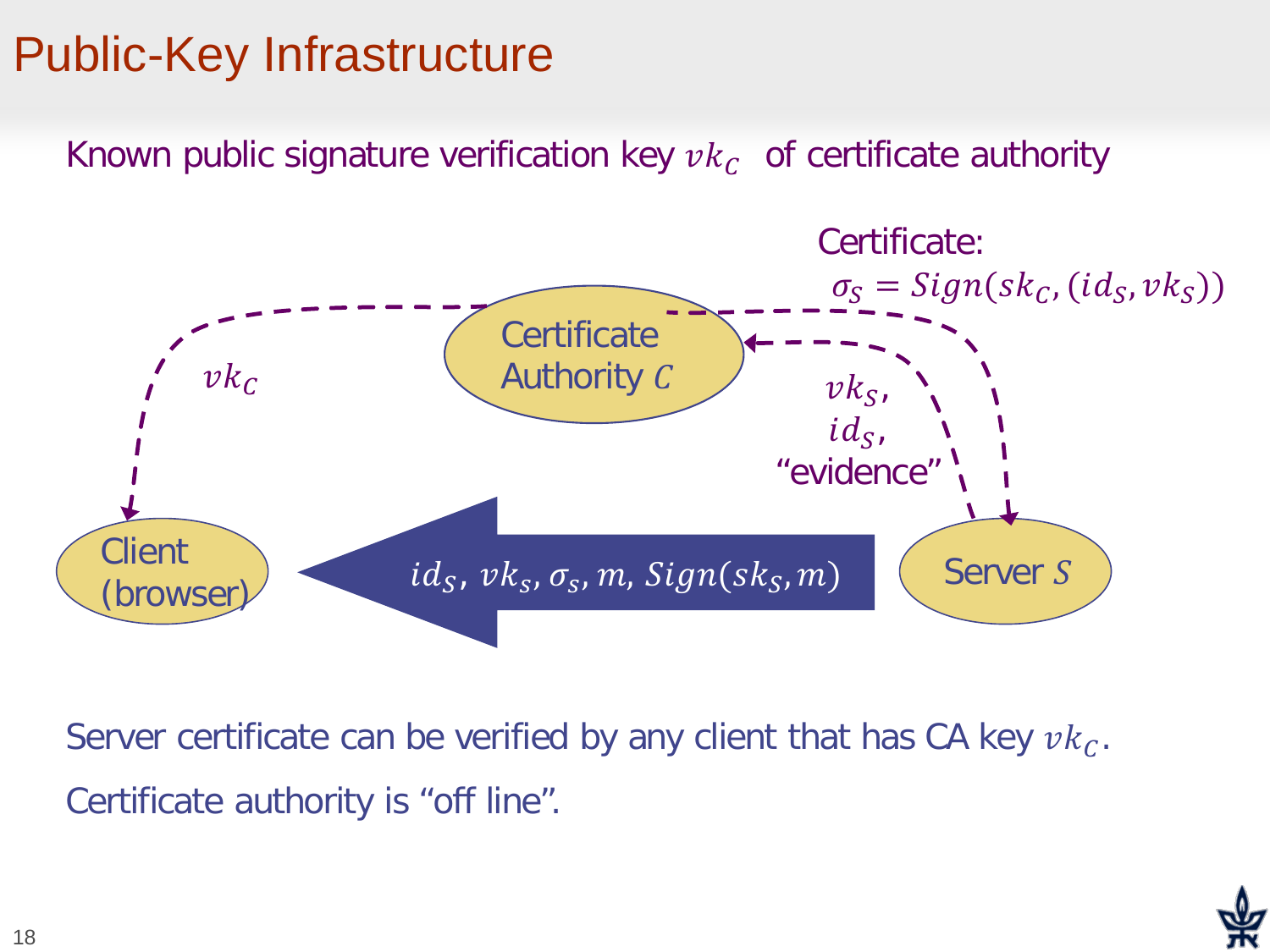#### **CA**

|                                                |  | You have certificates on file that identify these certificate authorities: |  |
|------------------------------------------------|--|----------------------------------------------------------------------------|--|
| <b>Certificate Name</b>                        |  | <b>Security Device</b>                                                     |  |
| ⊞ Comodo CA Limited                            |  |                                                                            |  |
| ⊕Digital Signature Trust Co.                   |  |                                                                            |  |
| ⊞ Entrust.net                                  |  |                                                                            |  |
| Equifax                                        |  |                                                                            |  |
| ⊞Equifax Secure                                |  |                                                                            |  |
| ⊕Equifax Secure Inc.                           |  |                                                                            |  |
| ⊕ GTE Corporation                              |  |                                                                            |  |
| <b>E</b> GeoTrust Inc.                         |  |                                                                            |  |
| GlobalSign nv-sa                               |  |                                                                            |  |
| ⊕ Government Root Certification A              |  |                                                                            |  |
| <b>E</b> IPS Internet publishing Services s.l. |  |                                                                            |  |
| ⊞ IPS Seguridad CA                             |  |                                                                            |  |
| ⊞NetLock Halozatbiztonsagi Kft.                |  |                                                                            |  |
| ⊕ QuoVadis Limited                             |  |                                                                            |  |
| ⊞ RSA Data Security, Inc.                      |  |                                                                            |  |
| ⊞ RSA Security Inc                             |  |                                                                            |  |
| <b>B</b> SECOM Trust.net                       |  |                                                                            |  |
| ⊞ Sonera                                       |  |                                                                            |  |
|                                                |  |                                                                            |  |